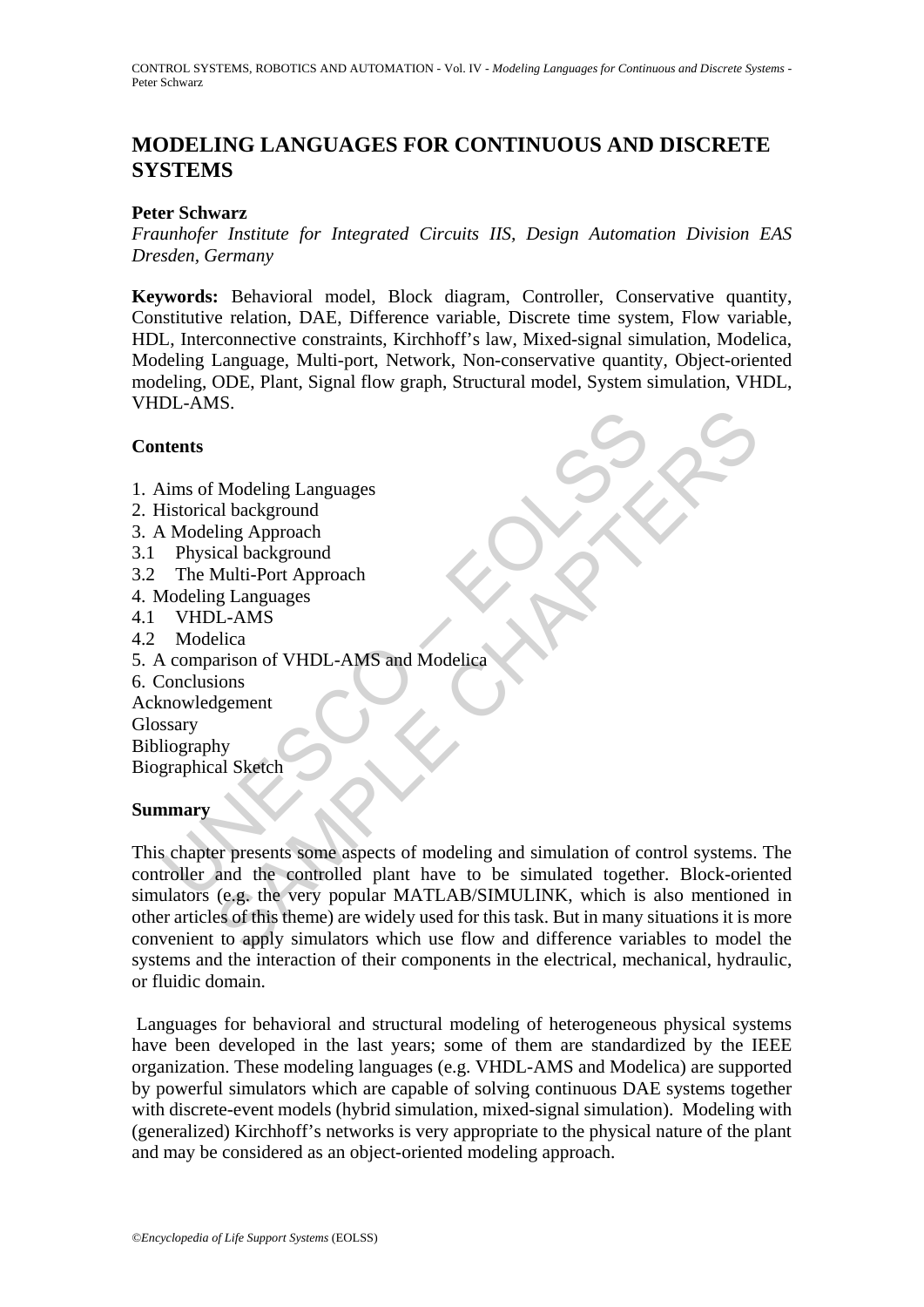## **1. Aims of Modeling Languages**

For the validation of a new control system and for understanding physical phenomena, simulation is the most powerful computer-aided analysis method. Parameter variation and optimization as well as sensitivity investigations may be carried out by simulation. The *controlled plant* and the *controller* have to be modeled and simulated together (Figure 1).



Figure1: Common modeling of plant and controller

From the physical point of view we have to consider:

- mixed-domain systems (mechanical, electrical, thermal, fluidic, ... phenomena),
- partially close coupling between these domains (especially in plant modeling),
- spatially distributed and lumped (concentrated) elements,
- discrete-time and continuous-time signals and systems (e.g. in electronics: analog and digital control systems).

Therefore various mathematical descriptions have to be taken into account:

- partial and ordinary differential equations,
- very large and stiff systems of differential equations to describe the continuous subsystems.
- linear as well as nonlinear differential equations, e.g. in the form of linear state-space descriptions (ODE) or nonlinear differential-algebraic equations (DAE),
- automata, BOOLEAN expressions, finite state machines (FSM), PETRI nets.

The distinction between a directed signal flow and energy-related quantities (e.g. with "effort and flow variables", see *Modeling and Simulation of Dynamic Systems Using Bond Graphs*) is also very important for the modeling approach and the choice of a simulator. *System simulation* means, therefore, the simulation of very complex and often also heterogeneous systems. To emphasize these aspects, sometimes it is called *overall system simulation*.

To understand the basic problems of choosing a suitable simulator and a modeling approach, let us have a look at the underlying simulation principles. At first, we will focus on the simulation of continuous systems described by nonlinear differential-algebraic equations (DAE) or explicit ordinary differential equations (ODE):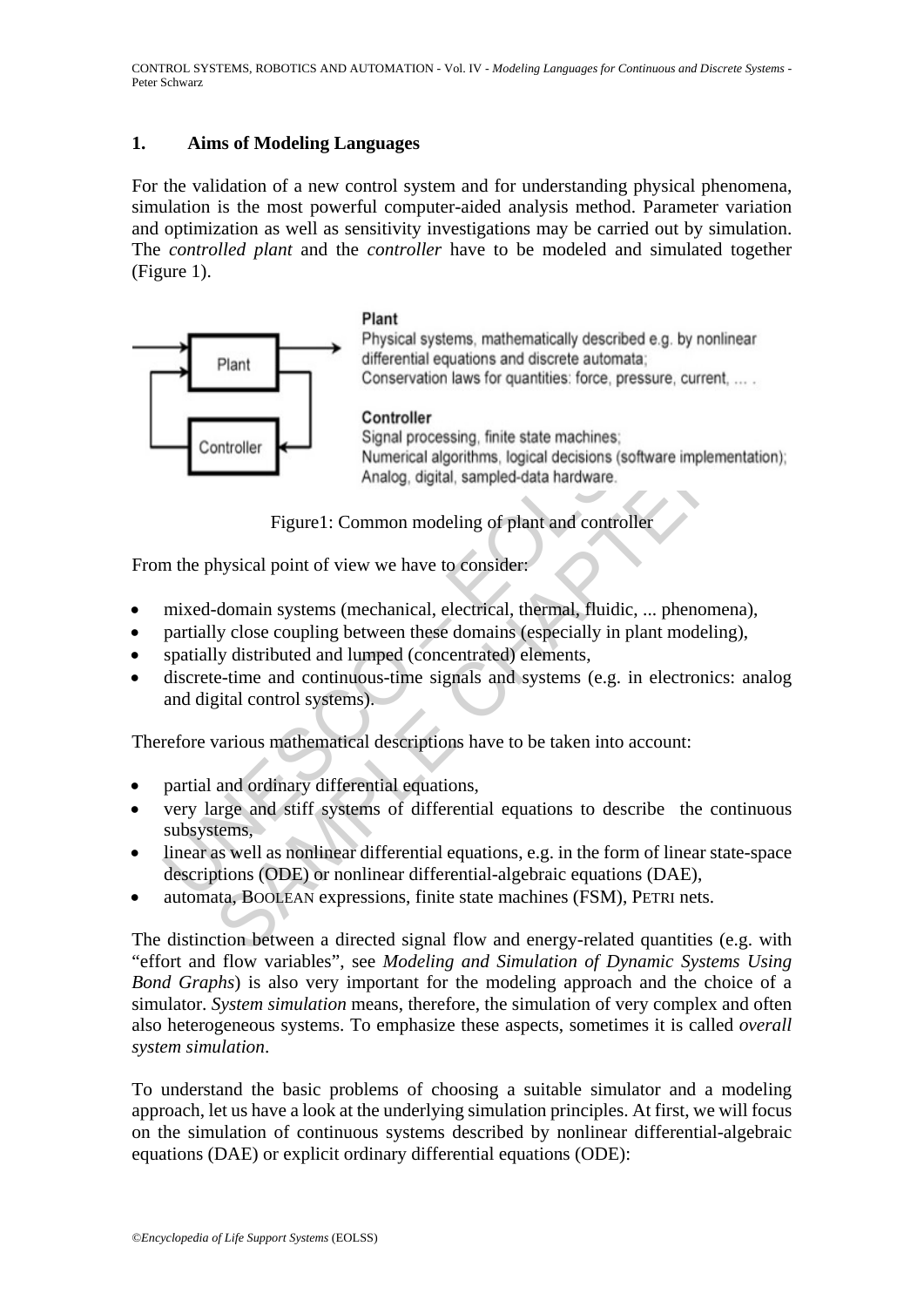$$
\mathbf{f}(\mathbf{x}, \frac{d\mathbf{x}}{dt}, \mathbf{u}, t) = \mathbf{0}
$$
 (1a)

$$
\frac{d\mathbf{x}}{dt} = \mathbf{h}(\mathbf{x}, \mathbf{u}, t) \tag{1b}
$$

 $({\bf x}$  = vector of system variables,  ${\bf u}$  = vector of input variables,  $t$  = time). The user has to formulate the simulation problem description in textual or graphical form. It is the task of the input compiler to set-up an internal representation of the complete DAE or ODE system on the basis of the system topology, new user-defined models, and internal equations of build-in models, see Figure 2.



There are also two other basically different forms of problem descriptions: structure-oriented and equation-oriented (and a mixture of them). Various graphical and textual description styles of control systems are presented in other contributions of this

theme. To illustrate some description forms of the plant, different models of the same technical system are presented in Figure 3. The technical system (a very small part of a mechanical system) consists of a mass, a spring and a damping part and is modeled by the interconnection of the model elements M, K, and D.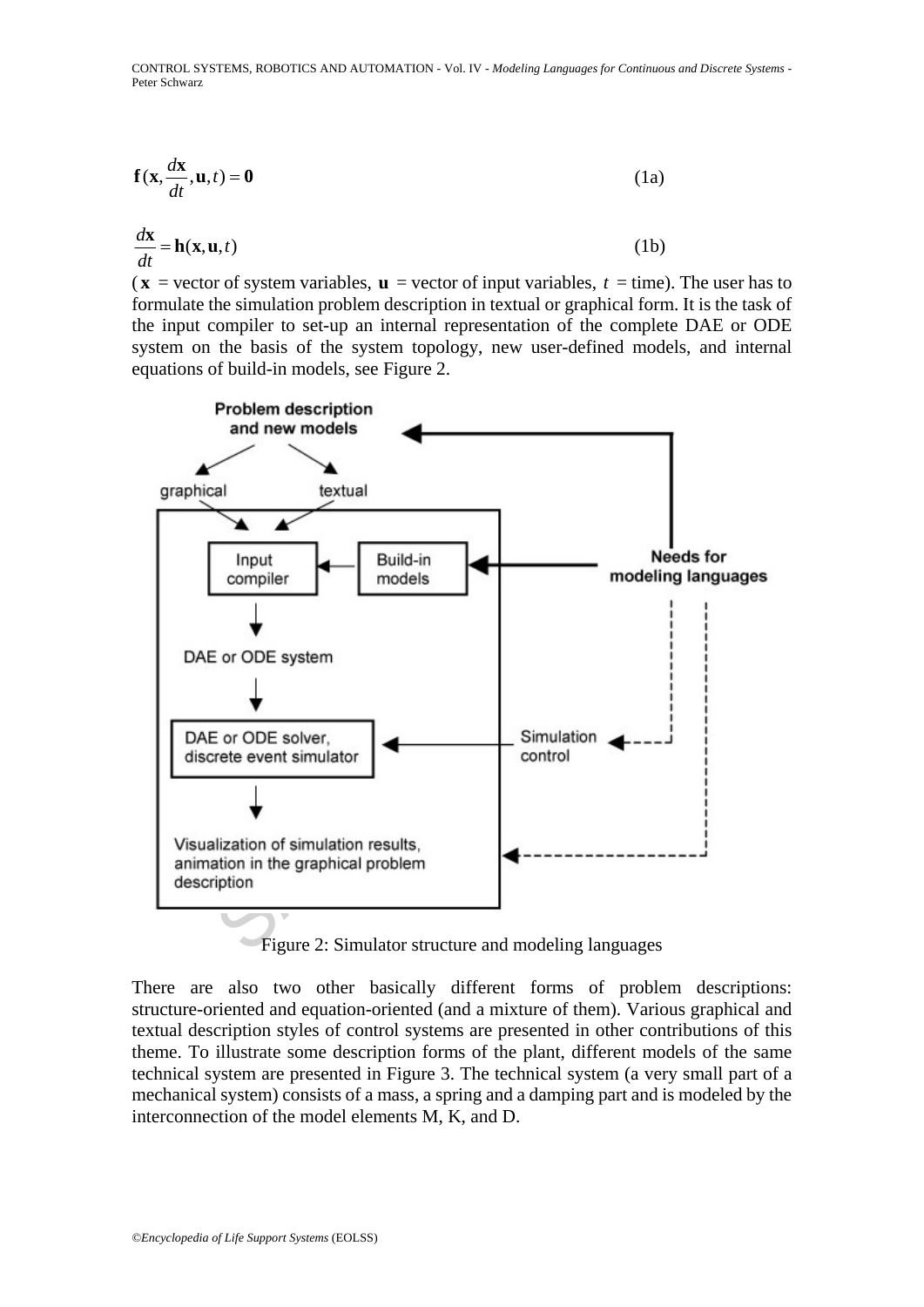

Figure 3: Simple mechanical system

There are, principally, two ways to model such a system:

- as a mathematical description, which may be formulated as
	- \* a text written in the style of a programming language
	- a block diagram, e.g. for the popular SIMULINK simulator
- as a "physical" model with a structure similar to the structure of the original system
	- \* a mechanical network
		- an electrical network (constructed by using analogy relations)

In this example, the different model descriptions are illustrated with respect to continuous systems. Similar possibilities exist for modeling discrete systems, e.g. graphically described queuing systems and an equivalent textual GPSS model, or a state-chart model of a digital controller which may be transformed into a textual VHDL (or Verilog) model.

In the context of the various modeling possibilities, the following notation is often used:

**Behavioral model**: The behavior of the whole system or of a component (an element) is described by mathematical formulas. The notation may be carried out in the form of a program written in a universal programming language (FORTRAN, C, C++), in a simulator-specific description language (such as MAST for Saber), or in a standardized modeling language (e.g. CSSL or VHDL-AMS).

**Structural model**: A complex model results from the *interconnection* of simpler *components*. For these basic components simulator-internal models exist, the so-called build-in models or "simulator primitives". Such basic components are, e.g., resistors, capacitors, linear transfer function blocks (e.g. a PID block), adders, multipliers, and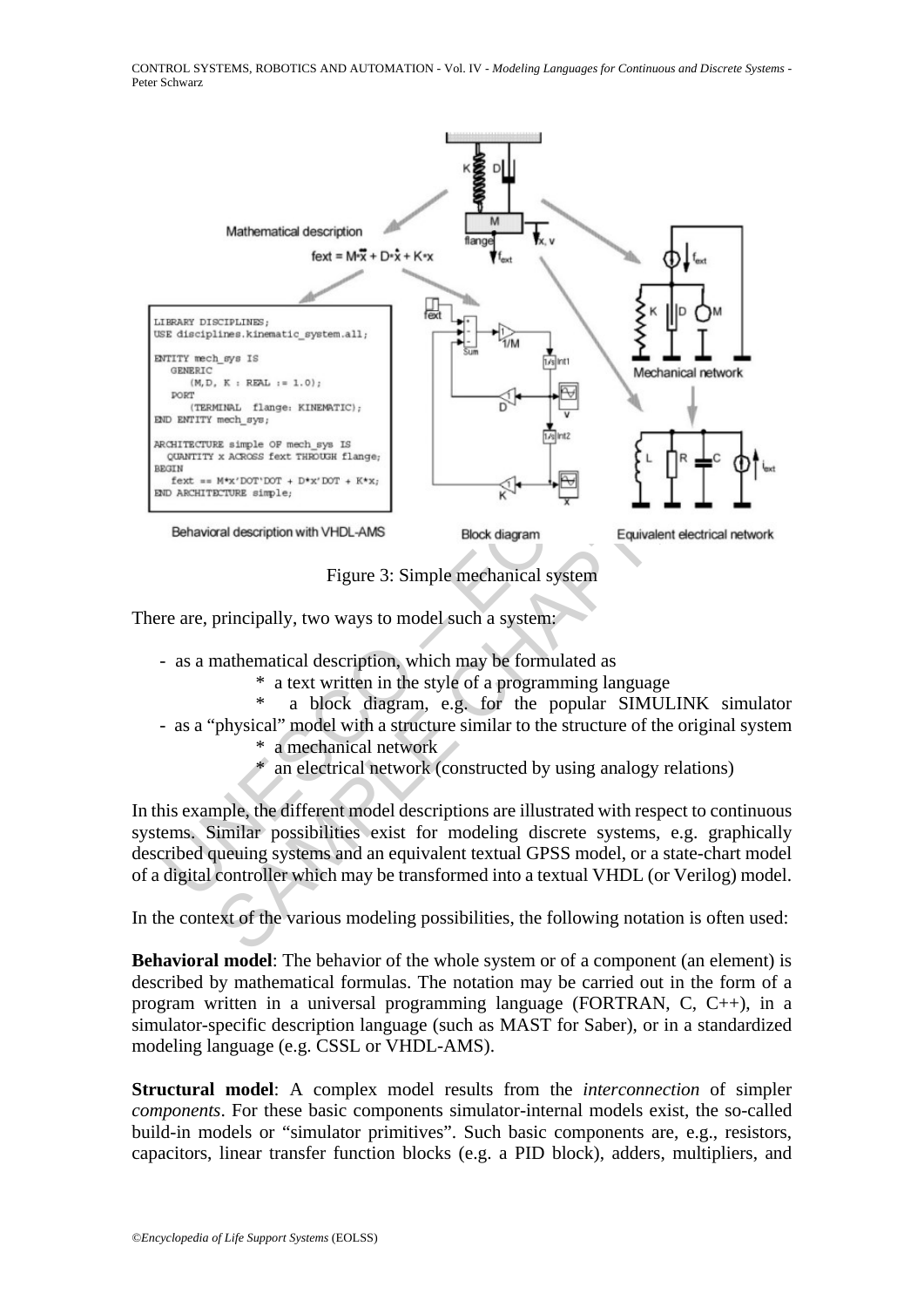different types of signal sources. While older simulators *only* support this type of modeling, modern simulators *additionally* permit a behavioral element description formulated by the user.

A mixed structural and behavioral description is particularly efficient: the whole system is modeled by the interconnection of subsystems which are modeled by behavioral descriptions or, hierarchically, by the interconnection of other basic elements. Behavioral modeling is the most comfortable way to include numerical models resulting from identification procedures (see *Identification of Nonlinear Systems* and *Identification of Linear Systems in Time Domain*).

is its graphical input facilities and large libraries of control system buit simulator SPICE with its electronic component models are pop-<br>the case of modeling complicated phenomena it is more chematical formulas and algor phical input facilities and large libraries of control system block models or<br>alator SPICE with its electronic component models are popular examples.<br>ee of modeling complicated phenomena it is more convenient to<br>call *form* In many cases the decomposition of a system model into the interconnection of simulator primitives may be carried out easily. The widely used simulator MATLAB/SIMULINK with its graphical input facilities and large libraries of control system block models or the circuit simulator SPICE with its electronic component models are popular examples. But in the case of modeling complicated phenomena it is more convenient to use mathematical *formulas* and *algorithms* to describe the behavior of components. In these applications it is necessary to formulate the model equations in a user-friendly form. These requirements led to the development of **modeling languages** which can describe the interconnection of components or subsystems as well as the individual model equations of some components or subsystems.

# **2. Historical background**

Modeling languages have a long history (see *Modeling and Simulation of Dynamic Systems*, *Simulation Software - Developments and Trends*). CSMP, ACSL, the standard CSSL, Modelica, Dymola, GPSS and SIMSCRIPT are only a few (but very important) simulation languages for general continuous, discrete or hybrid (= continuous + discrete) systems. Additional simulation languages are very popular in special application areas like mechanics and electronics.

It was a feature of the first simulation languages that the user is responsible for the notation of model equations in a "correct order". "Simulation" was then reduced to a step-by-step evaluation of these equations (as in all sequential programming languages). "Correct order" means sorting the model equations according to the directed signal flow:

- ports of all elements ("blocks") can be partitioned into input and output ports,
- there is a directed (or uni-directional) signal flow between the blocks and, herefore, it is possible to calculate the new output signal  $x_i$  of a block  $i$  by using the output signals of preceding blocks  $i-1$ ,  $i-2$ , ..., which have been already calculated, as input signals of the block *i* :

$$
x_i = f_i(x_{i-1}, x_{i-2}, \dots, x_0) \tag{2}
$$

In newer simulators these strong requirements have been relaxed: the input processor of the simulator sorts the equations automatically. Nevertheless, up to now many simulators (sometimes named "block-oriented simulators") are based on the directed signal-flow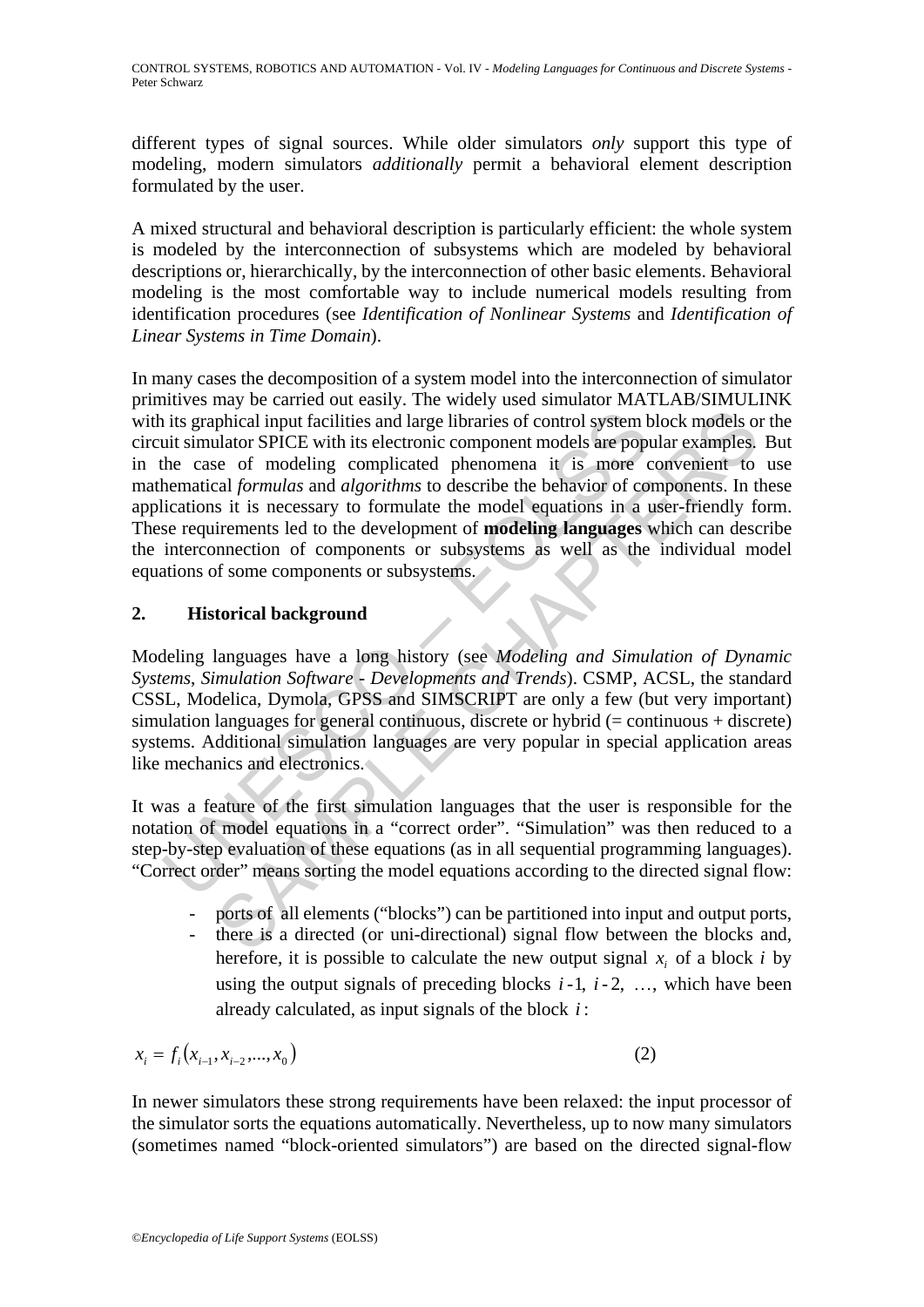paradigm. The internal mathematical description is an explicit system of differential equations (ODE):

$$
\frac{d\mathbf{x}}{dt} = \mathbf{f}(\mathbf{x}, \mathbf{u}, t) \tag{3}
$$

These simulators do not allow the formulation of "algebraic loops" in the modeling language or need special language constructs to force iteration procedure for solving the loop problem, see *Simulation Software - Developments and Trends*. The mathematical equivalent of an algebraic loop is a linear system of algebraic equations

 $0 = \mathbf{g}(\mathbf{x}, \mathbf{u}, t)$  (4)

Compared to the solved directly by the usual ODE solvers of (3). The<br>sided by simulators which are constructed to solve the nonlinear DA<br>licit numerical solution algorithms. Similar problems exist in<br>rete systems: feedback not be solved directly by the usual ODE solvers of (3). These problems ma<br>simulators which are constructed to solve the nonlinear DAE system (1a)<br>umerical solution algorithms. Similar problems exist in the simulatio<br>terms: which can not be solved directly by the usual ODE solvers of (3). These problems may be avoided by simulators which are constructed to solve the nonlinear DAE system (1a) with implicit numerical solution algorithms. Similar problems exist in the simulation of discrete systems: feedback loops with zero delay are not allowed in some simulators or require special iteration algorithms in more powerful discrete-event simulators.

Most simulation languages are used for textual model description but often pre-compilers generate these textual descriptions from graphical descriptions (e.g. block diagrams, signal-flow graphs, bond graphs, networks or circuit diagrams, state charts, PETRI nets). To combine textual and graphical model representations, some modern languages support both.

# **3. A Modeling Approach**

# **3.1 Physical background**

-

In this contribution we will focus on the common modeling of the plant and the controller. The main focus will be the description of continuous systems but we will also have a look at discrete and hybrid systems too. Continuous systems may be classified into:

- **conservative** physical systems: their variables are flow quantities and difference quantities, and compatibility constraints exist for these quantities;
- **non-conservative** physical systems: consisting of elements with inputs and outputs and only one type of quantities.

| <b>Physical domain</b>   | <b>Flow quantity</b> | <b>Difference quantity</b> |
|--------------------------|----------------------|----------------------------|
| electrical               | current              | voltage                    |
| mechanical-translational | force                | velocity                   |
| mechanical-rotational    | torque               | angular velocity           |
| pneumatic                | volume flow          | pressure                   |
| thermal                  | heat flow            | temperature                |

Table 1: Flow and difference quantities in different physical domains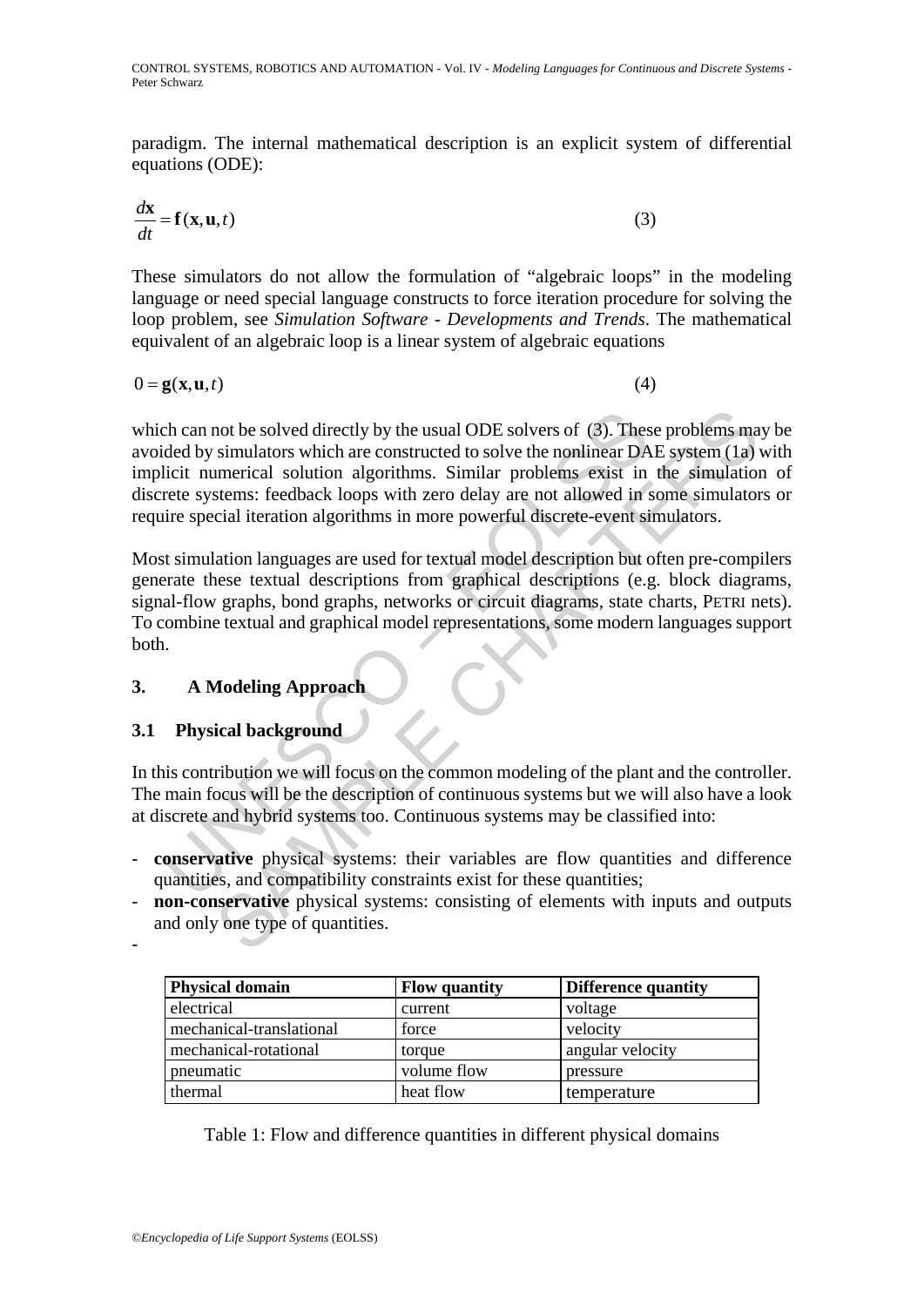A **flow quantity** (through quantity or 1-quantity) is measured at *one* point of the physical system (e.g. an electrical current or a hydraulic flow). A **difference quantity** (across quantity or 2-quantity) is measured between *two* points, e.g. a mechanical displacement or an electrical voltage. Table 1 shows some of the most important flow and difference quantities occurring in physical systems.

The terms "conservative" and "non-conservative" are very often used in the field of modeling technical systems, and must not be confused with the same term used in theoretical physics for the description of dissipative and irreversible systems! The term "conservative physical systems" is motivated in our context by the fact that compatibility constraints for flow and difference quantities are valid. They arise from the interconnection of components (or subsystems) and, therefore, the term "interconnective constraints" is sometimes used. In electrical systems, these constraints are the well-known Kirchhoff's current law (KCL, node law) and voltage law (KVL, mesh law). Similar conservation laws for flow and difference quantities are also valid in many other physical domains.

I-known Kirchhoff's current law (KCL, node law) and voltage law<br>ilar conservation laws for flow and difference quantities are also y<br>sical domains.<br>So fact can be reflected in different classes of system models; co<br>felse w In Kirchhoff's current law (KCL, node law) and voltage law (KVL, mesh laservation laws for flow and difference quantities are also valid in many comains.<br>
shows that conservative signals). We use the term "signal" on on-co This fact can be reflected in different classes of system models: conservative system models with conservative signals (flow and difference signals) and non-conservative systems (with non-conservative signals). We use the term "signal" as a model of all kinds of physical quantities which are able to exchange energy or information between the subsystems (in the context of VHDL, "signal" is there used in a very specific manner!). We will use the term "network" to describe a system model consisting of elements, connections between these elements, and conservative signals.

To emphasize the fact that these networks are models of physical systems in different domains, sometimes the term "generalized Kirchhoffian network" is used. Bond graphs (with effort and flow variables, see *Modeling and Simulation of Dynamic Systems Using Bond Graphs*) are closely related to networks. Their construction leads more or less directly to the formulation of an ODE system.

Non-conservative quantities are typical for controllers or digital signal-processing devices. Block diagrams (see Figure 2) or signal-flow graphs are appropriate models of these physical systems. Conservation laws do not exist on this level of abstraction. (Signals in discrete systems could also be considered as "non-conservative" but this notation is usually not applied in the discrete world.)

Languages for modeling complex heterogeneous systems have to fulfill a lot of **requirements** which are not fully supported by most of the existing modeling languages:

- mixed-domain capability (mechanics, electronics, fluidics, …);
- continuous and discrete *time* variables;
- continuous and discrete *value* variables;
- conservative and non-conservative quantities;
- structure as well as behavior may be described;
- the structure of the model should be similar to the structure of the physical system;
- models may be structured hierarchically;
- the behavior of elements or subsystems may be defined by the user (e.g. by differential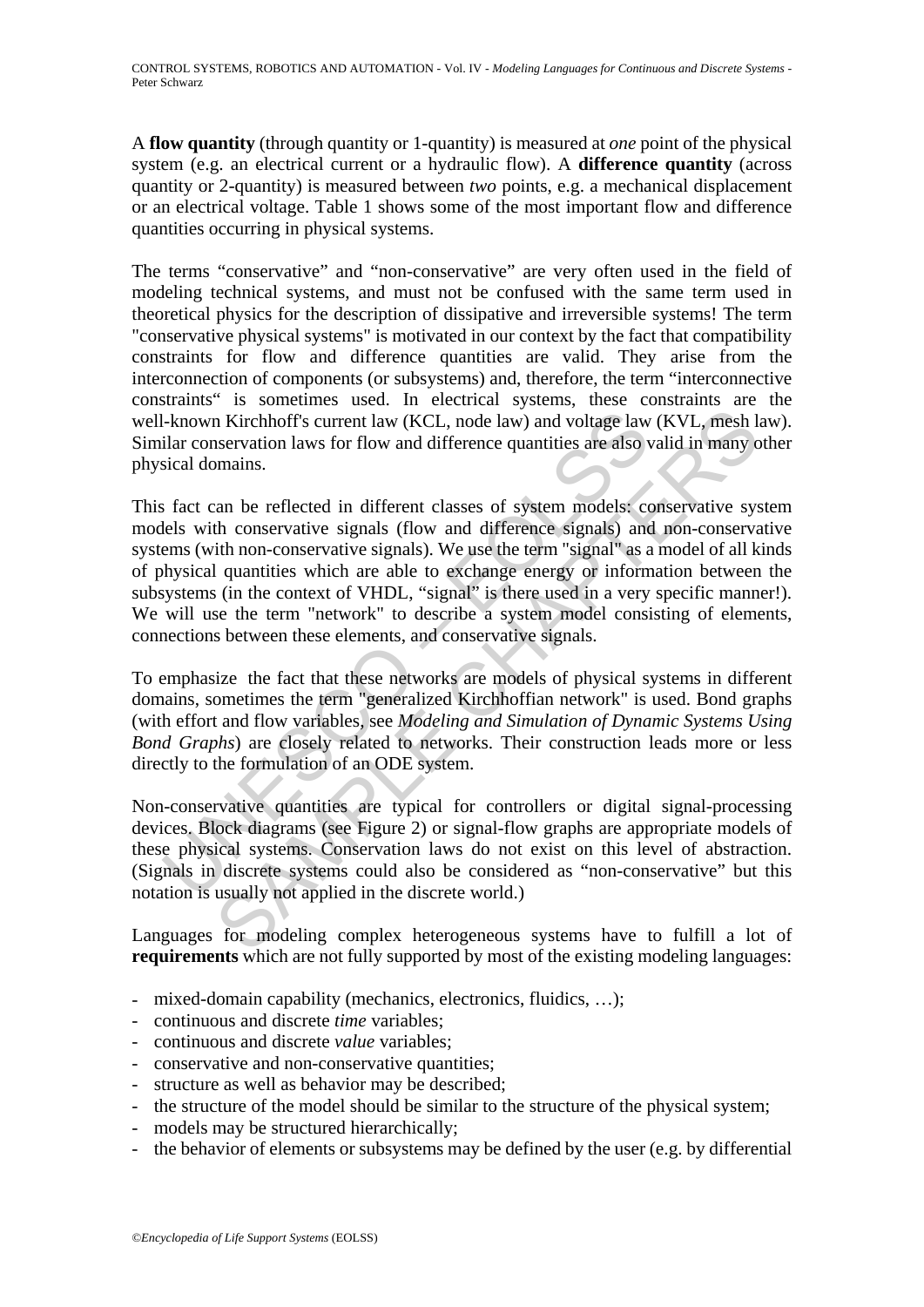equations or automata / finite state machines FSM).

Before presenting two modeling languages which fulfill these requirements, we will discuss a very general physically-oriented modeling approach which is appropriate to model the controller as well as the plant.

## **3.2 The Multi-Port Approach**

The *multi-port* modeling approach is illustrated in Figure 4.

- The complete system is decomposed into subsystems, the so-called multi-ports. The subsystems have ports (or terminals) to communicate with each other via their interconnections. Signals are separated into external signals between the subsystems, and internal signals within the subsystems.
- External signals may be *conservative* (flow signals e5, e6, e7, e8, e9; difference signals e1, e2 in the example) or *non-conservative* (e3, e4).
- The behavior of subsystems only depends on their port signals (and sometimes on some internal signals and their initial conditions).



Figure 4: Multi-port modeling of heterogeneous systems

This is a very general but effective approach and it corresponds to the intuitive way of understanding complex systems: decomposing into more simple subsystems and calculating the interaction between the subsystems.

In electrical circuit theory, multi-*poles* and multi-*ports* may be distinguished as such subsystem models. But in our more general context this distinction between multi-poles and multi-ports is not substantial and, therefore, we will only use the term multi-port.

Each subsystem can be substituted by other subsystems with the same terminal behavior without any influence on the behavior of the rest of the system. The behavior of a subsystem can be expressed:

- implicitly by the connection of other subsystems (or primitives on the lowest level):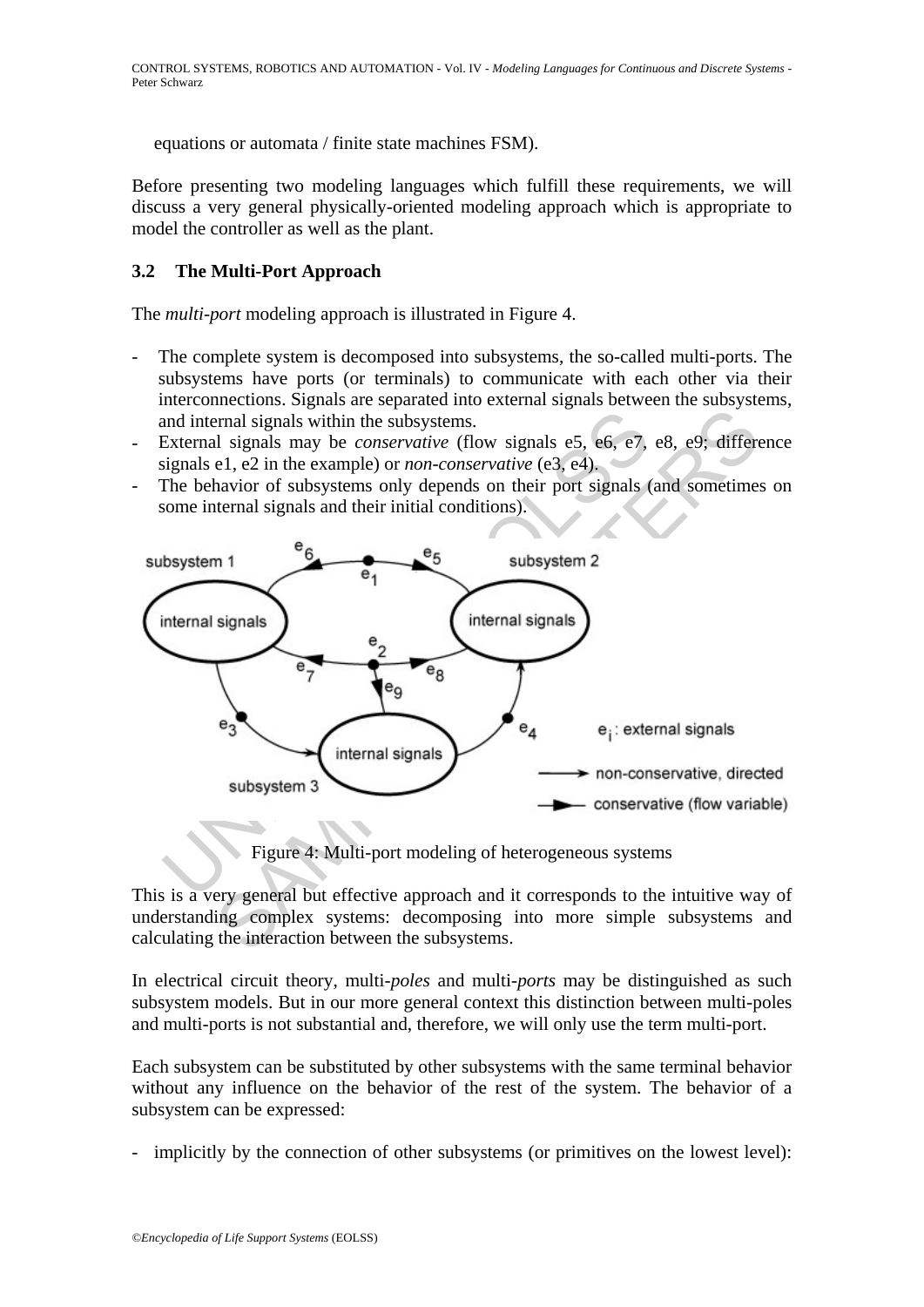*hierarchical* structural refinement,

- explicitly by a set of equations (e.g. nonlinear differential-algebraic equations): "behavioral modeling" in a strict sense, or
- by a combination of both if the simulator has language constructs to formulate mixed structural-behavioral descriptions.

The key problem in setting-up the system equations is the description of the **terminal behavior** of the subsystems. All other equations are essentially constraints resulting from the connection of the subsystems, especially the node and mesh law for flow and difference signals on conservative terminals, and can be constructed automatically.

An external view of a multi-port and a system of associated model equations is shown in Figure 5. Terminal signals of the same type are assembled into vectors (written in bold types). The signals are vector-valued functions of time *t* . The terminal signals are divided into the following categories:

 ${\bf v}_1, {\bf i}_2, {\bf a}_3, {\bf d}_4$  difference, flow, and non-conservative signals (analog and digital) which may be chosen independently as "input signals" to compute the response of the multi-port,

 $\mathbf{v}_2, \mathbf{i}_1, \mathbf{a}_{\text{out}}, \mathbf{d}_{\text{out}}$  difference, flow, and non-conservative signals (analog and digital) which are dependent quantities and are calculated as "output signals".



Figure 5: General multi-port description

In many cases it is impossible to compute the terminal behavior based on terminal signals only. Subsystems may have *internal states* and, therefore, the introduction of a vector of additional signals **s** is necessary. The terminal behavior is also determined by the values of some parameters described by a parameter vector **p** . On very wide assumptions, the terminal behavior of multi-ports can be given by the equations (E1)-(E5) in Figure 5.

Equations (E1)-(E4) are differential-algebraic equations (DAE). They can be solved by numerical solution algorithms. The last equation (E5) is meant more symbolically: in contrast to equations (E1)-(E4) for calculation of continuous variables which are described very similarly in almost all modeling languages, the description of discrete systems differs considerably in the different languages and is not always formulated in the syntactical form of an "equation". This equation (E5) is mostly solved by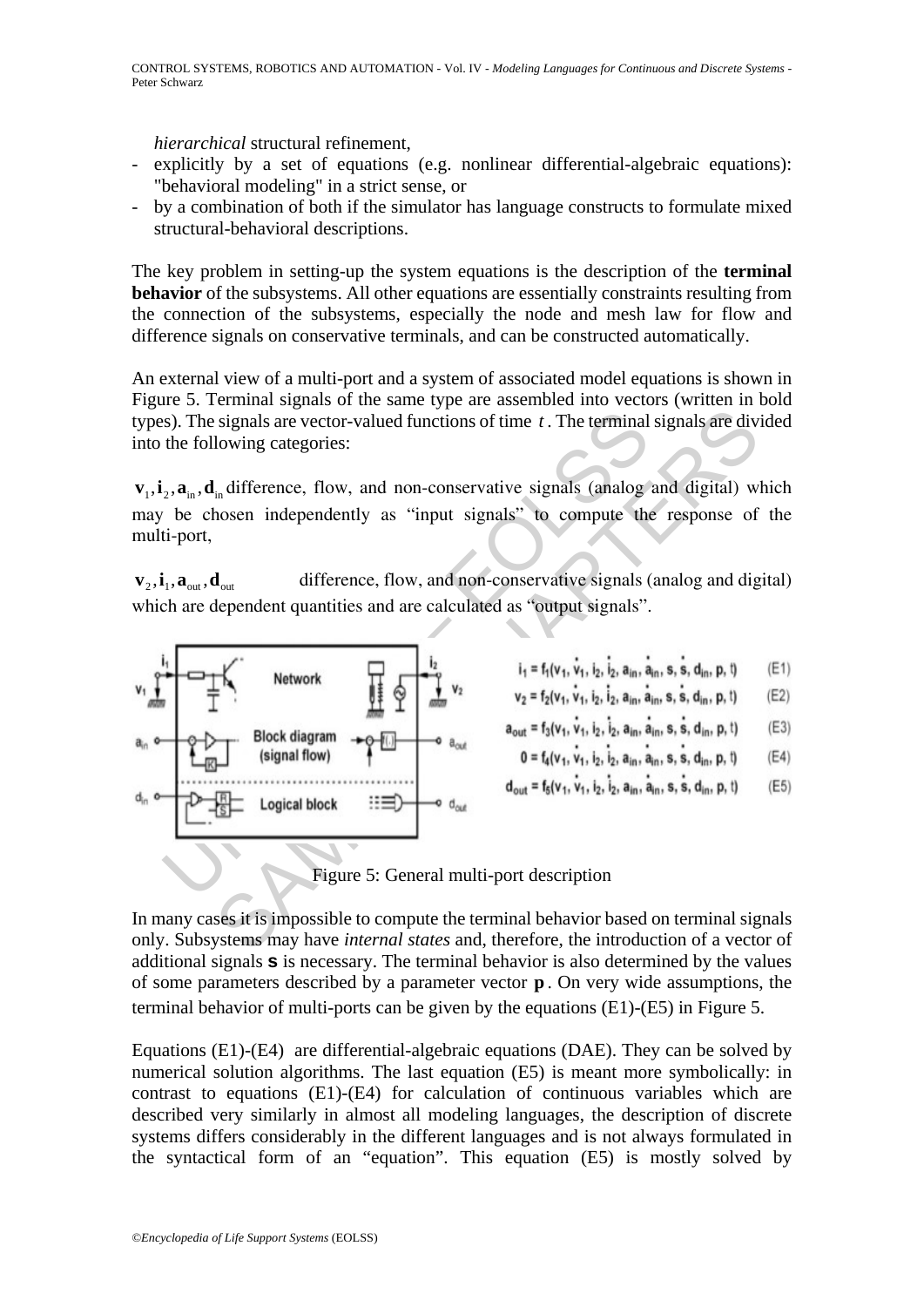*discrete-event* simulation algorithms which are very popular in general system simulation and in digital electronic simulation. The combined solution of continuous and discrete equations is known as hybrid simulation, analog-digital simulation, or mixed-signal simulation.

This multi-port modeling approach is closely related to **object-oriented modeling**. Unfortunately, there is no generally accepted concept of object-orientation in modeling and simulation. From the author's point of view, the following classification is useful:

- **Object-oriented modeling**: the construction of strictly hierarchical, modular structured models. This interpretation of object-oriented modeling was emphasized by Cellier.
- **Object-oriented simulation**: each subsystem is considered as an object. Each object has its own simulation algorithm (a "method"). All objects communicate via message passing, coordinate their behavior, and so the simulation of the entire system is carried out. A similar definition is: object-oriented simulation is the *concurrent* operation of different simulators without a global controller or a master simulator.
- **Object-oriented programming**: the application of programming languages like C++ or Smalltalk (and, more general, a powerful method to design complex software systems).

has its own simulation algorithm (a "method"). All objects community<br>aasiing, coordinate their behavior, and so the simulation of the entity<br>out. A similar definition is: object-oriented simulation is the *conce*<br>different by simulation algorithm (a "method"). All objects communicate via mess, coordinate their behavior, and so the simulation of the entire system is cannot at simulation is: object-oriented simulation is the *emeturent* operat All these approaches exist independently from each other but they can be combined. We will focus on *object-oriented modeling*. **Modularity** is guaranteed by the multi-port approach because the interaction between the subsystems occurs only via the signals on the terminals (the interface). There are no global variables, and side-effects are excluded. **Hierarchy** is achieved by the structural refinement mentioned above and by the hierarchy concepts of modeling languages used for behavioral modeling.

Other aspects of object-oriented modeling are:

- The structural similarity between a functional-oriented partitioning of the original physical system and the decomposition of the system model into subsystem models.
- The subsystem models should be combined without detailed knowledge of the user about the internal model realization ("plug and play" principle and information hiding).
- The user has to give a topological description of the interconnection of the subsystems and, eventually, to model the behavior of some components. Setting-up the equations which describe the behavior of the whole system is the task of the simulator (its input language processor), and not of the user.
- With the same interface description, different behavioral descriptions may be used to obtain appropriate degrees of accuracy of the models and to carry out **multi-level-simulation** (i.e. the simulation with models described on different levels of abstraction).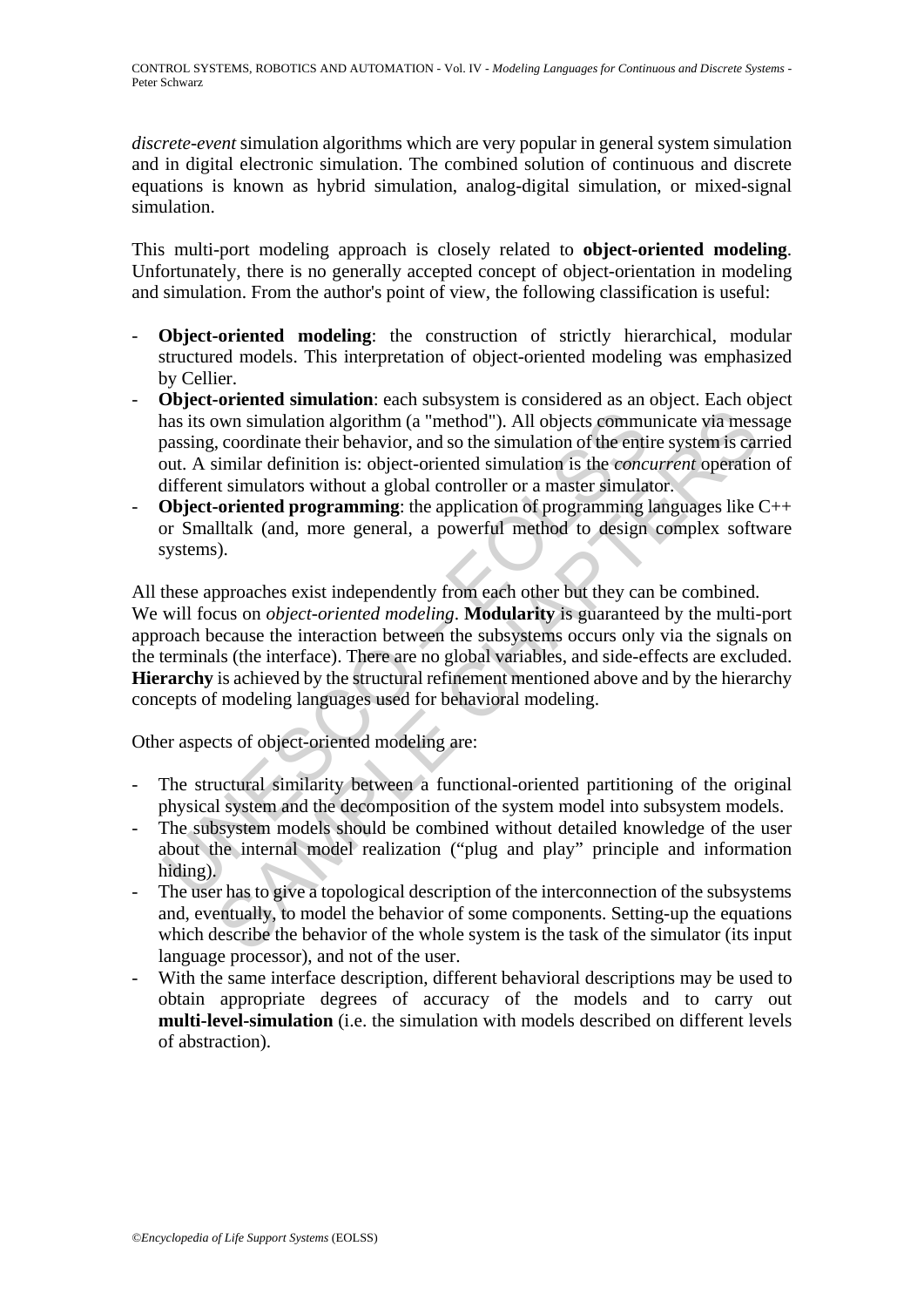-

-

-

# TO ACCESS ALL THE **35 PAGES** OF THIS CHAPTER, [C](https://www.eolss.net/ebooklib/sc_cart.aspx?File=E6-43-07-06)[lick here](http://www.eolss.net/Eolss-sampleAllChapter.aspx)

#### **Bibliography**

Ashenden P. J., Peterson G. D., and Teegarden D. A. (2002). *The System Designer's Guide to VHDL-AMS*, 906 pp., San Francisco: Morgan Kaufmann Publishers. [This book is one of the first comprehensive presentations of VHDL-AMS.]

Atherton D. P., and Borne P. (1992). *Concise Encyclopedia of Modeling and Simulation*, 553 pp., Oxford: Pergamon Press. [The book gives a global overview on continuous-value simulation: solution of differential equations, Z-transform for sampled-data systems, identification]

Banks J. (Ed.) (1998). *Handbook of Simulation*, 861 pp., New York: Wiley. [This is a very comprehensive overview of discrete simulators, simulation methods, and a short description of widely used simulators such as GPSS/H, SIMSCRIPT and SIMPLE++.]

Breitenecker F., Ecker H., and Bausch-Gall I. (1993). *Simulieren mit ACSL* (in German), 410 pp., Braunschweig: Vieweg. See also: http://acslsim.com.

entations of VHDL-AMS.]<br>
rton D. P., and Borne P. (1992). *Concise Encyclopedia of Modeling and Simula*<br>
manon Press. [The book gives a global overview on continuous-value si<br>
manon Press. [The book gives a global overview or WHDL-AMS.]<br>
2P., and Borne P. (1992). Concise Encyclopedia of Modeling and Simulation, 553 pp., Ox<br>
2P., and Borne P. (1992). Concise Encyclopedia of Modeling and Simulation: solutio<br>
quations, Z-transform for sampled-d Berge J.-M., Levia Oz, and Rouillard J. (Hrg.) (since 1995). *Current Issues in Electronic Modeling*, Dordrecht: Kluwer. [Many volumes comprising current developments in the area of modeling at all abstraction levels (10 volumes so far).]

- 1. Model Generation in Electronic Design (1995), 173 pp..
- 2. Modeling in Analog Design (1995), 163 pp. [The roots of VHDL-AMS are presented here.]
- 3. High-Level System Modeling: Specification Languages (1995), 178 pp.
- 4. High-Level System Modeling: Specification and Design Methodologies (1996), 208 pp.
- 5. Hardware Component Modeling (1996), 151 pp.
- 6. Meta-Modeling: Performance and Information Modeling (1996), 209 pp.
- 7. Object-Oriented Modeling (1996), 168 pp.
- 8. HW/SW Co-Design and Co-Verification (1997), 184 pp.
- 9. Models in System Design (1997), 167 pp.

10. Analog and Mixed-Signal Hardware Description Languages (1997), 178 pp.

Cellier F. E. (1991). *Continuous System Modeling*, 803 pp., New York/Berlin: Springer. [In this very inspiring book the basic concepts in modeling and simulation of continuous systems together with fundamental ideas of object-oriented modeling are presented.]

Christen E., and Bakalar K. (1999). VHDL-AMS - A Hardware Description Language for analog and mixed-signal applications. *IEEE Trans.* CAS-II, 46, 1263-1272. [This paper describes the rationales of VHDL-AMS and some of the basic language constructs.]

Elmqvist H., Mattsson S.E., and Olsson H. (2002). New methods for hardware-in-the-loop simulation of stiff models. *Proc. Modelica'2002*, Oberpfaffenhofen, Germany, 59-64.

(download from http://www.Modelica.org/Conference2002/papers.shtml). [This conference paper presents an approach to real-time simulation in the context of the Modelica language.]

Fritzson P. (2004). *Principles of Object-Oriented Modeling and Simulation with Modelica 2.1*, 897 pp.,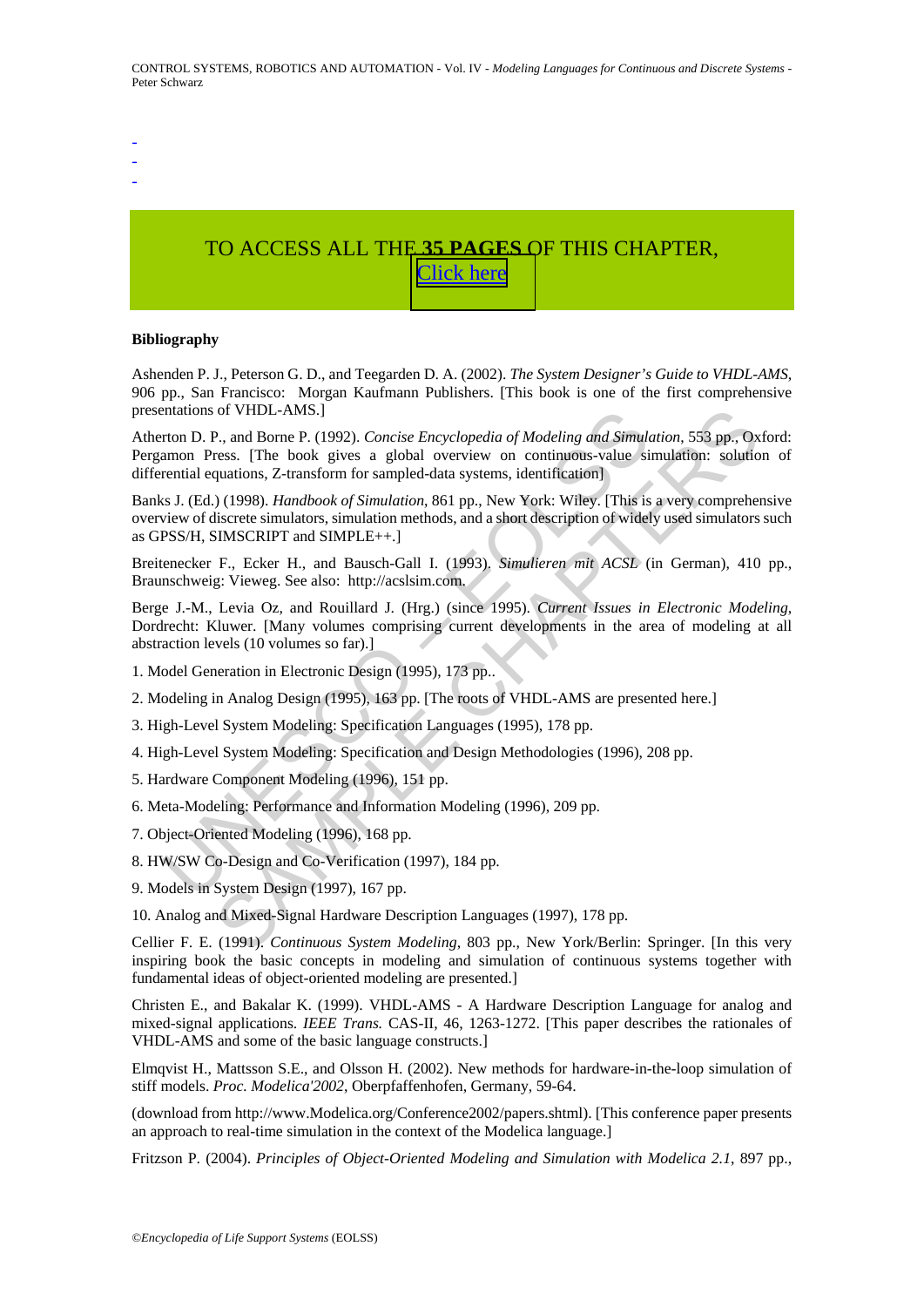New York: Wiley. [This book is currently the most comprehensive introduction to Modelica.]

Groetker, T., Liao, Stan; Martin, Grant, and Swan, S (2002). *System Design with System C*, 233 pp., Boston: Kluwer.

Haase J. (2003). Rules for analog and mixed-signal VHDL-AMS modeling. *Proc. Forum on Design and Languages (FDL'03)*, Frankfurt/Main, Germany, 98-107. [Some typical modeling errors related to the numerical solution algorithms are discussed, especially the definition of simulation problems with correct syntax but without a solution.]

Heinkel U., Padeffke M., Haas W., Buerner T., Braisz H., Gentner T., and Grassmann A. (2000). *The VHDL Reference*, 438 pp., Chichester: Wiley. [This is a "cook-book" presentation of VHDL and a short introduction to VHDL-AMS.]

Huss S.A (2001). *Model Engineering in Mixed-Signal Circuit Design,* 180 pp., Boston: Kluwer. [In this book a guide to generating accurate behavioral models in VHDL-AMS is embedded into a general top-down design methodology.]

Karnopp D. C., Margolis D. L., and Rosenberg R. C. (1990). *System Dynamics: A Unified Approach*, 528 pp., New York: Wiley. [This book gives a fascinating overview on modeling dynamic systems with bond graphs.]

Koenig H. E., and Blackwell W. A. (1961). *Electromechanical System Theory*, 520 pp., New York: McGraw-Hill. [This book is a "classical" introduction to analogies and network modeling in different physical domains.]

Kasper R., and Koch W. (1995). Object-oriented behavioral modelling of mechatronic systems. *Proc. 3rd Conf. Mechatronics and Robotics*, Paderborn, Germany, 70-84.

Mann H. (1995). Multipole and multiport approach to mixed energy-domain systems. *Proc. 1995 IEEE Int. Symp. on Circuits and Systems,* Seattle, 676-679. See also http://icosym.cvut.cz/course/.

Mattsson S.E., Otter M., and Hilding E. (1999). Modelica Hybrid Modeling and Efficient Simulation. *Proc. 38th IEEE Conference on Decision and Control CDC'99*, Phoenix, Arizona, USA, 3502-3507.

opp D. C., Margolis D. L., and Rosenberg R. C. (1990). *System Dynamies: A* Now York: Wiley. [This book gives a fascinating overview on modeling dynamics: A New York: Wiley. [This book gives a fascinating overview on model C., Margolis D. L., and Rosenberg R. C. (1990). System Dynamies: A Unified Approach<br>
K. Wiley. [This book gives a fascinating overview on modeling dynamic systems with<br>
L., and Blackwell W. A. (1961). *Electromechanical Sy* Mueller W., Rosenstiel W., and Ruf W. (2003). *SystemC: Methodologies and Applications*, 362 pp., Boston: Kluwer. [This books presents a new modeling language SystemC which is very effective in high-level modeling of hardware/software systems and will be extended to mixed-signal modeling and simulation.]

Navabi Z. (1993). *VHDL - Analysis and Modeling of Digital Systems*, 389 pp., New York: McGraw-Hill. [This is an application oriented textbook on VHDL and the discrete-event simulation principle, but presents also interesting examples of automata and finite-state machine descriptions based on VHDL.]

Neul R. et al. (1998). A modeling approach to include mechanical microsystem components into system simulation. Paris: *Proc. Design, Automation & Test Conf. (DATE'98),* 510-517.

Pantelides C. (1998). The Consistent Initialization of Differential-Algebraic Systems. *SIAM Journal of Scientific and Statistical Computing,* 213-231.

Reinschke K., and Schwarz P. (1976). *Verfahren zur rechnergestuetzten Analyse linearer Netzwerke* ( in German), 335 pp., Berlin: Akademie-Verlag. [In this book different methods for formulating the equations describing generalized networks are presented.]

Remelhe M.A.P. (2002). Combining Discrete Event Models and Modelica – General Thoughts and a Special Modeling Environment. *Proc Conf. Modelica* 2002, Oberpfaffenhofen. Special Modeling Environment. *Proc Conf. Modelica'2002*, Oberpfaffenhofen, 203-207.(http://www.Modelica.org/Conference2002/papers.shtml).

Rumbaugh J., Blaha, M., and Premerlani, W. (1991). *Object-Oriented Modeling and Design*, 512 pp., Englewood Cliffs: Prentice Hall. [A "classical" book on object-oriented programming, more focused on software design than on physical modeling.]

Saleh R., Jou S.-J., and Newton A. R. (1994). *Mixed-Mode Simulation and Analog Multilevel Simulation*, 313 pp., Dordrecht: Kluwer. [Basic ideas of analog as well as mixed-signal simulation, especially in electronics, are presented in this book.]

Schoen J.M. (Edt.) (1992). *Performance and Fault Modeling with VHDL*, 415 pp., Englewood Cliffs: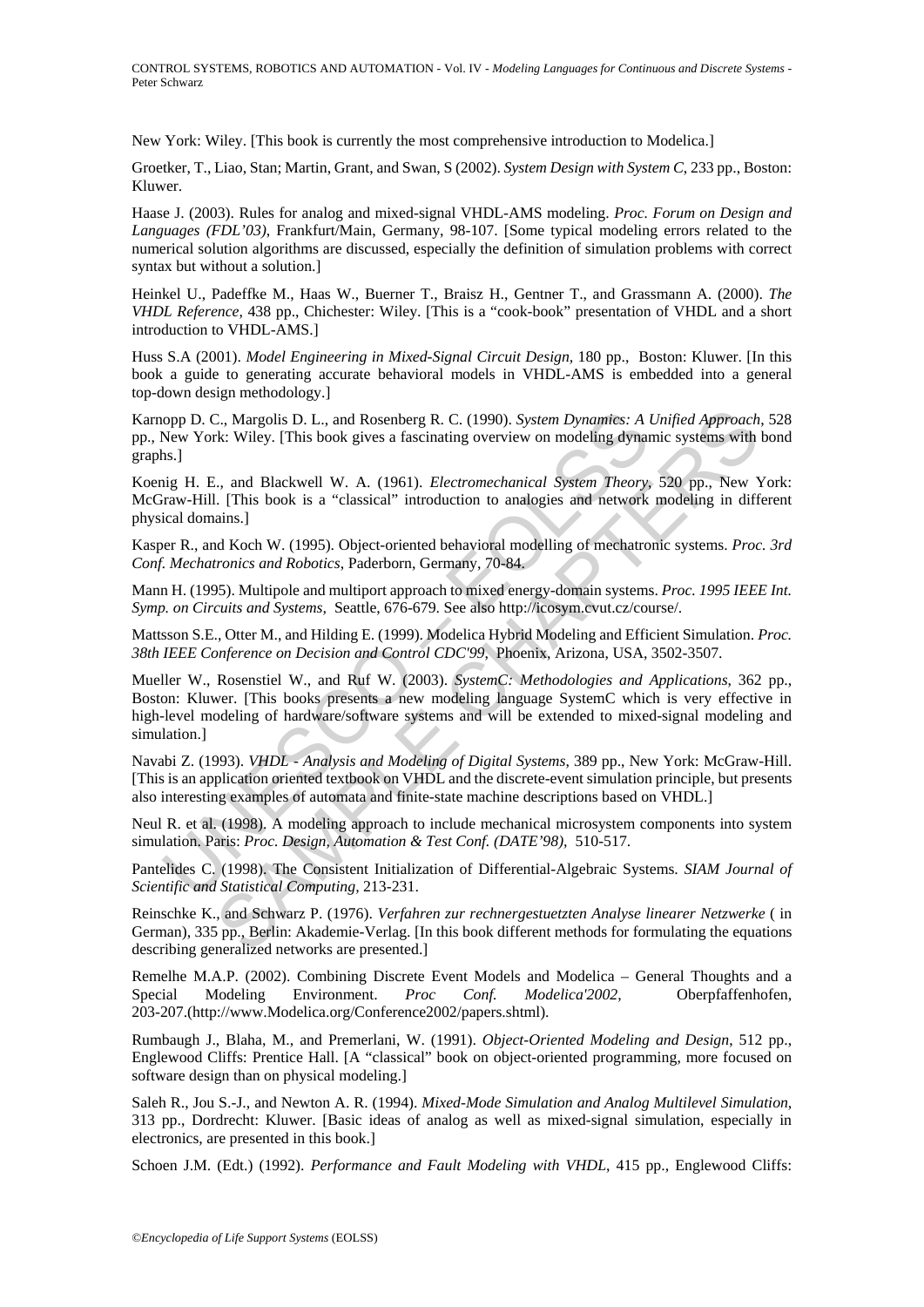Prentice Hall. [This book presents some unconventional applications of VHDL in general system simulation.]

Schwarz P. (2000). Physically oriented modeling of heterogeneous systems. *Mathematics and Computers in Simulation* 53, 333-344.

Schwarz P., and Haase J. (1998). Behavioral modeling of complex heterogeneous microsystems, Lausanne: *Proc. 1st Intern. Forum on Design Languages (FDL'98)*, 53-62, or in: Mermet, J. (Edt.) (2001). *Electronic chips & Systems Design Languages*, 314 pp., Dordrecht: Kluwer 17-30. [The paper describes the application of modeling languages in micromechanical systems simulation.]

Tiller M. (2001). *Introduction to Physical Modeling with Modelica*, 366 pp., Dordrecht: Kluwer. [This was the first Modelica textbook and contains a presentation of basic ideas and many application examples.]

Tonti E. (1976). The reason for analogies between physical theories. *Appl. Math. Modelling* 1, 37-50. [This is a "classical" paper on modeling in different physical domains.]

Villar, E. and Mermet, J. (Editors) (2003 ). *System Specification & Design Languages*, 355 pp., Dordrecht, Kluwer. [Some papers in this book describe the application of different mixed-signal modeling languages: Modelica, VHDL-AMS and SystemC-AMS as well as mixed-signal simulation algorithms.]

Voigt P., and Wachutka G. (1998). Electro-fluidic microsystem modeling based on Kirchhoffian network theory. *Sensor and Actuators* A 66 (1998)1-3, 6-14.

Wachutka G. (1995). Tailored modeling: a way to the 'virtual microtransducer fab' ? *Sensor and Actuators* A 46-47 (1995), 603-612. [The concept of (generalized) Kirchhoffian networks is discussed in these two papers.]

Wellstead P.E. (1979). *Introduction to Physical System Modelling*, 288 pp., London: Academic Press. [This book describes the modeling of physical systems with networks and bond graphs.]

ver. [Some papers in this book describe the application of different mixed-signe<br>elica, VHDL-AMS and SystemC-AMS as well as mixed-signal simulation alge<br>then, WHDL-AMS and SystemC-AMS as well as mixed-signal simulation alg Framino is the Mechanism of the Mechanism in the Mechanism Control of the Mechanism and System C-AMS as well as mixed-signal simulation algorithms. I<br>
Weaknika G. (1998). Electro-fluide microsystem modeling based on Kirch Instead of publications, Internet site addresses should be used as references to simulators or other tools as well as to standardized modeling languages. Owing to the rapid development of such software (and the occasionally rapidly changing tool names and trade marks), the best way to up-to-date information is to check the homepages of the software providers: Simulators which are very useful in control system design are described on the following web sites:

http://www.analogy.com [Saber and modeling language MAST]

http://www.ilogix.com [Graphically oriented simulation environment Statemate]

http://www.cadence.com [Mixed-signal simulators, VHDL-AMS]

http://www.dynasim.se [Dymola, for Modelica simulation]

http://www.iti.de [Mechatronics and control system simulator ITI-SIM]

http://www.mathworks.com [Control system design and simulation environment MATLAB/SIMULINK]

http://www.ni.com/matrixx/ [Control system design and simulation environment MATRIXx]

http://www.mentor.org [Mixed-signal simulators, VHDL-AMS]

http://www.ansoft.com/products/em/simplorer/ [Mixed-signal simulator for physical systems, VHDL-AMS]

http://www.synopsys.com/ [Mixed-signal simulators, VHDL-AMS, Verilog-AMS]

Modelica: http://www.modelica.org/ . [Many links to Modelica-related publications and the Language Specification.]

VHDL-AMS (VHDL – Analog and Mixed Signal Extensions): http://www.vhdl.org/analog/ [This is the official website of the IEEE standardization working group.]

#### **Biographical Sketch**

**Peter Schwarz** received the diploma and the Ph.D. degree in electrical engineering from the Dresden University of Technology in 1964 and 1967, respectively. He worked in the Robotron Computer Company